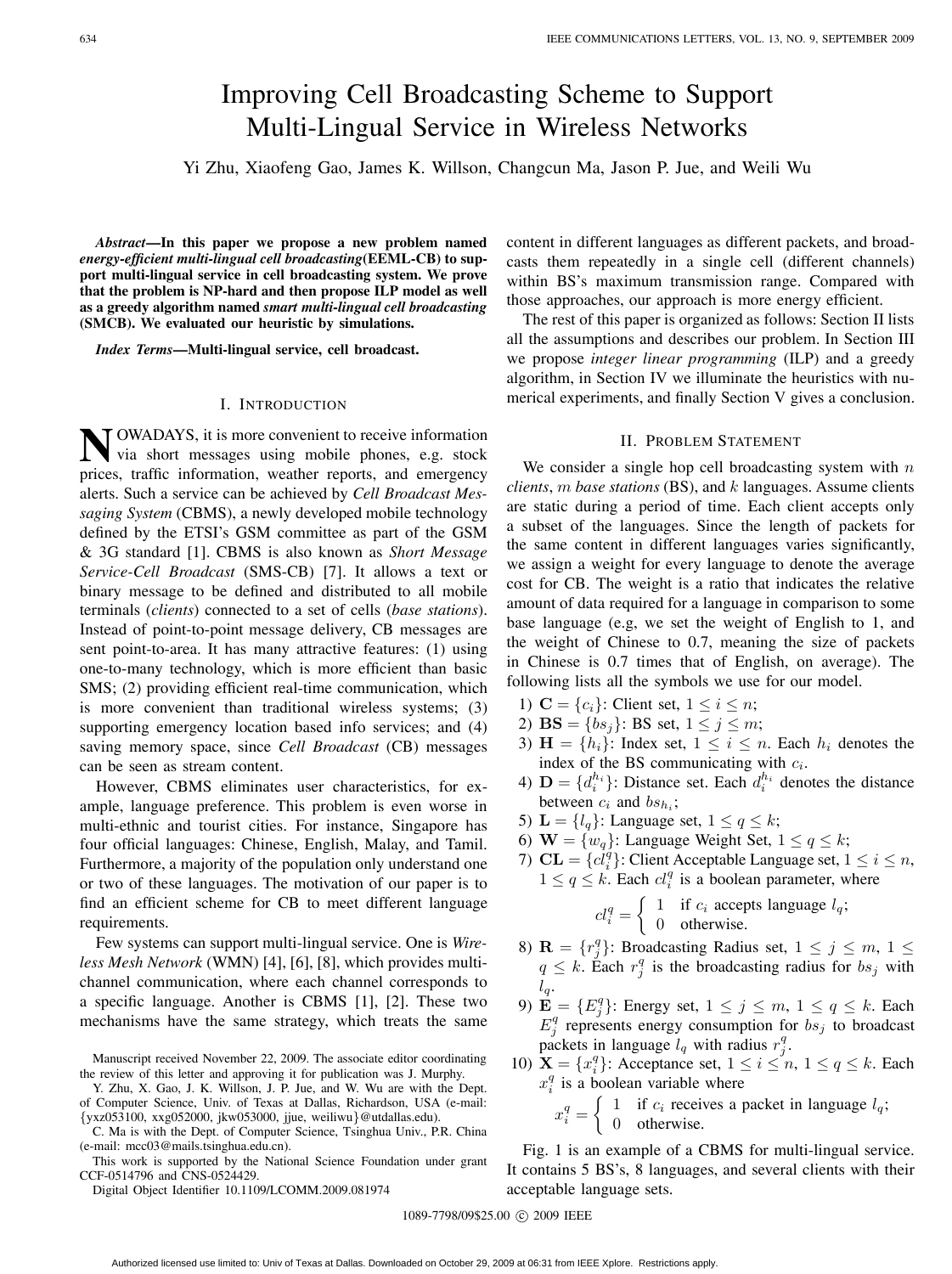

Fig. 1. An example of CBMS system.

The following are other assumptions we need in CBMS:

- 1) Assume all BS's use omnidirectional antennas with the same transmitting antenna gain  $G_t$ , and they use the same wavelength  $\lambda$ . Similarly, all the clients have the same  $G_r$ .
- 2) Our model is built under Euclidean free space with simplest form of the Friis transmission equation. Therefore,  $d_i^{h_i} = |c_i - bs_{h_i}|$ . If BS  $bs_{h_i}$  sends data to client  $c_i$ , we will have

$$
\text{ave} \qquad P_r^i / P_t^{h_i} = G_t G_r \left(\lambda / 4\pi d_i^{h_i}\right)^2 \tag{1}
$$

where  $P_r^i$  is the receiving power for  $c_i$ ,  $P_t^{h_i}$  is the transmitting power for  $bs_{h_i}$ . In order to guarantee that client  $c_i$ receives data correctly from  $bs_{h_i}$  in language  $l_q$ , we must assign enough energy. Let  $E_{h_i,i}^q$  be the energy consumption for  $bs_{h_i}$  to  $c_i$  in  $l_q$ . Let  $P_{th}$  be the lowest power of client  $c_i$  to correctly receive 1 bit (threshold). Obviously,

$$
P_r^i = G_t G_r \left(\lambda / 4 \pi d_i^{h_i}\right)^2 P_t^{h_i} \ge P_{th}.
$$
 (2)

If a packet has length s, then the whole energy needed at  $bs_{h_i}$  to  $c_i$  is

$$
E_{h_i,i}^q = P_t^{h_i} s \ge \frac{P_{th}}{G_t G_r} \left(\frac{4\pi d_i^{h_i}}{\lambda}\right)^2 s = A(d_i^{h_i})^2 s \qquad (3)
$$

- 3) Assume that each client will receive a packet from its nearest BS. To break a tie, we assume there is an  $\epsilon$  distance difference for a client located at the middle of two BS's.
- 4) Assume each BS has the same maximum transmission radius r*max*, and the union of all transmission ranges can cover the entire target area.

As we use a point-to-area broadcasting scheme, the total energy for a BS to transmit a packet in language  $l_q$  with length s to all its clients can be defined as follows:

$$
E_j^q = \max_{c_t \in \mathbf{C}_j^q} A \cdot (d_t^{h_t})^2 s = A \cdot (r_j^q)^2 s \tag{4}
$$

where  $\mathbf{C}_{\mathbf{j}}^{\mathbf{q}}$  is  $bs_j$ 's client set who accepts  $l_q$ .

Since clients may accept different languages, each BS should broadcast the same CB message by different languages several times. However, it is a waste of energy if a BS broadcasts data using the maximum transmission distance each time. As CBMS supports location based push service [3], a smarter way is to collect its client information for their preferred language sets, and broadcast messages in a certain language with the distance of its farthest client who prefers this language. Our goal is to find an efficient language and energy assignment for BS's such that every client will receive at least one copy of the packet with their acceptable languages, and minimize the total energy used for each BS. Therefore, we define our new problem as follows:

**Definition 1** (EEML-CB)**.** *The Energy-efficient multi-lingual cell broadcasting (EEML-CB) problem can be described as*

- *Given:* **C***,* **BS***,* **H***,* **L***,* **CL***,* **W** R*max and* A*. For each* bs*j, assign an efficient strategy* S*j, containing several couples as*  $\langle l_q, r_q^j \rangle$ , which means that  $bs_j$  should *broadcast language*  $l_q$  *with distance*  $r_q^j$ .
- *Find: a minimum energy consumption strategy* $S =$  ${s_j}, (0 \leq j \leq m)$  *for every BS, such that each client* c*<sup>i</sup> can receive at least one copy of the required messages with its acceptable languages.*

# **Theorem 1.** *EEML-CB is NP-hard.*

*Proof:* We prove the NP-hardness by a reduction from the *minimum weighted set cover problem* (MWSC). Formally, given a collection  $C = \{C_q\}_{q=1}^k$  of subsets of a finite set  $S = \{s_i\}_{i=1}^n$  with weight  $\mathbf{W} = \{w_q\}_{q=1}^k$ , the MWSC problem is to find a minimum weight subset  $C' \subseteq C$  such that  $\forall s_i \in S$ ,  $\exists C_q \in \mathbf{C}'$  satisfying  $s_i \in C_q$ .

Now we construct an instance for EEML-CB. In this instance there are 1 BS, *n* clients  ${c_i}_{i=1}^n$ , and *k* languages  ${l_q}_{q=i}^k$  with weight **W**. All the *n* clients will be put on a circle with BS as the center. For each client  $c_i$ , if  $s_i \in C_q$ , then  $c_i$  accepts language  $l_q$ .

Notice that all clients have the same distance from the BS, thus we only need to care about the number of languages in which messages are broadcast. Then, given a solution  $\{C_{a_1}, C_{a_2}, \cdots, C_{a_t}\}$  for MST we have a solution  ${l_{a_1}, l_{a_2}, \cdots, l_{a_t}}$  for EEML-CB and vice versa, where  $t \leq$  $k, a_1, a_2, \dots, a_t$  are positive integers. This reduction can be done within polynomial time. This finishes the proof.

Based on Theorem 1, heuristics are required to find a good feasible solution for EEML-CB.

## III. ILP MODEL AND HEURISTIC APPROACH

In this section, we will first exhibit the ILP model of the EEML-CB problem, and then provide a greedy algorithm, named *Smart Multi-Lingual Cell Broadcasting*(SMCB), to solve EEML-CB quickly.

First of all, we briefly give the ILP model as follows:

$$
\begin{array}{ll} \min & \sum\limits_{j=1}^{m}\sum\limits_{q=1}^{k}E_{j}^{q} \\ s.t. & \sum\limits_{q=1}^{k}x_{i}^{q}\geq1 & \forall c_{i}; \\ & x_{i}^{q}\leq cl_{i}^{q} & \forall c_{i}, l_{q}; \\ & A\cdot(d_{i}^{h_{i}})^{2}\cdot w_{q}\cdot x_{i}^{q}\leq E_{h_{i}}^{q}, & \forall c_{i}, l_{q}; \\ & d_{i}^{h_{i}}\cdot x_{i}^{q}\leq r_{h_{i}}^{q}, & \forall c_{i}, l_{q}. \end{array}
$$

The objective of this ILP model is to minimize the total energy consumption for a BS. The first two constraints guarantee that each client receives at least one language from its accepted language set. The third constraint calculates the energy consumption for each language, while the last one guarantees that for each given language, the energy is large enough for the BS to cover all target clients.

The ILP is acceptable in small scale networks. However, when network size grows, the time consumption of ILP grows exponentially, bringing inefficiency and redundant waiting time for clients. Thus, we need to develop heuristics.